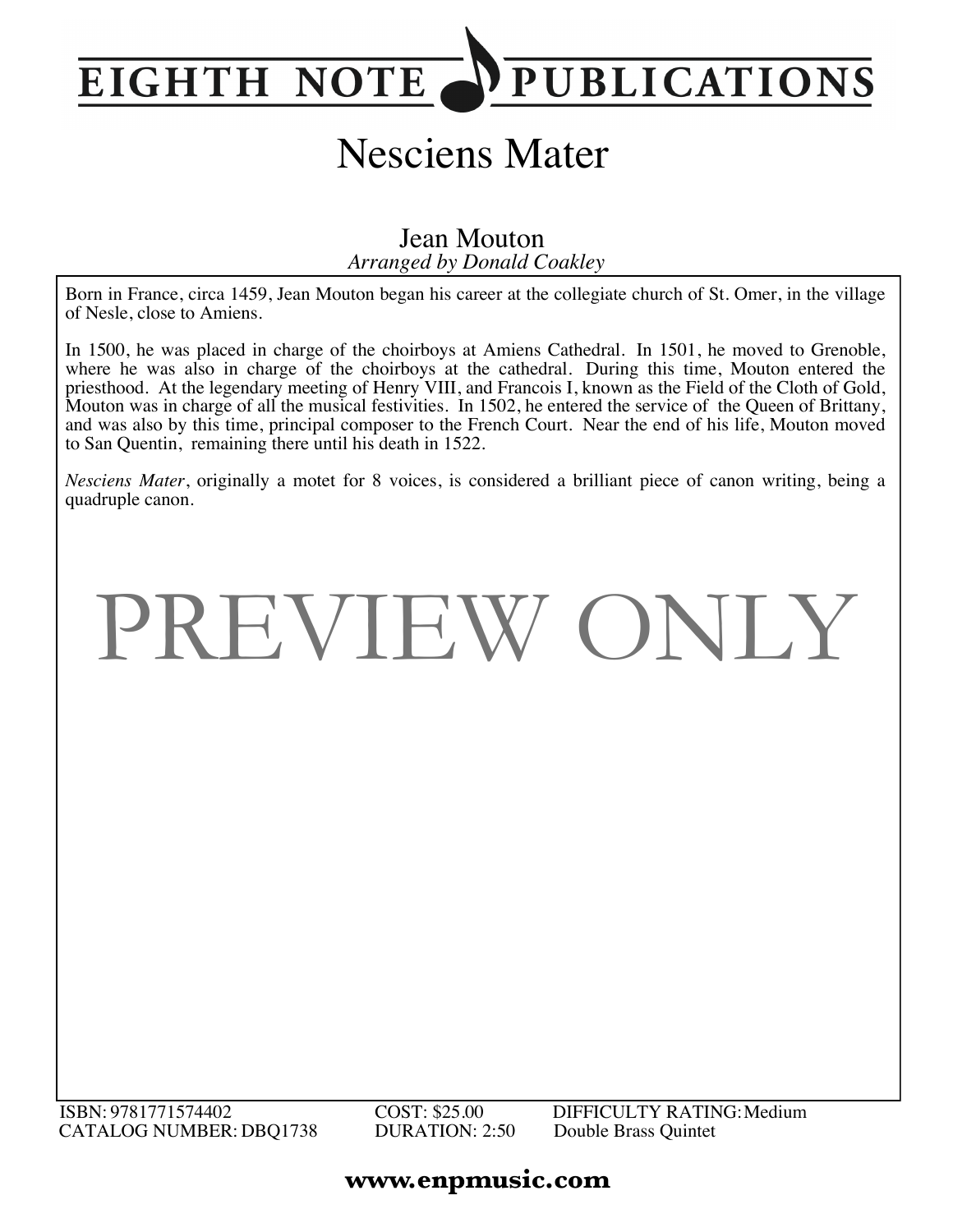## NESCIENS MATER



© 2017 **EIGHTH NOTE PUBLICATIONS** www.enpmusic.com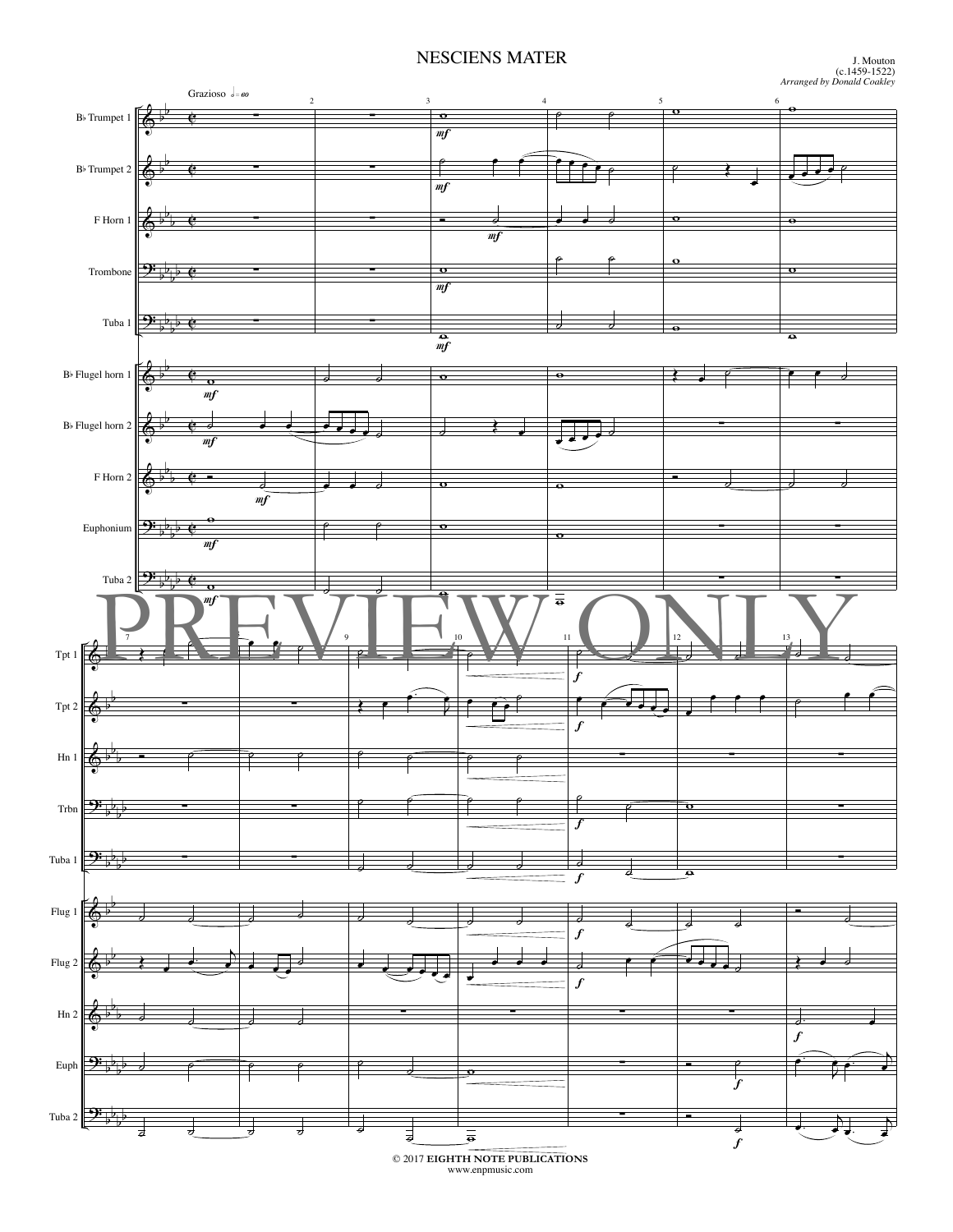

NESCIENS MATER pg. 2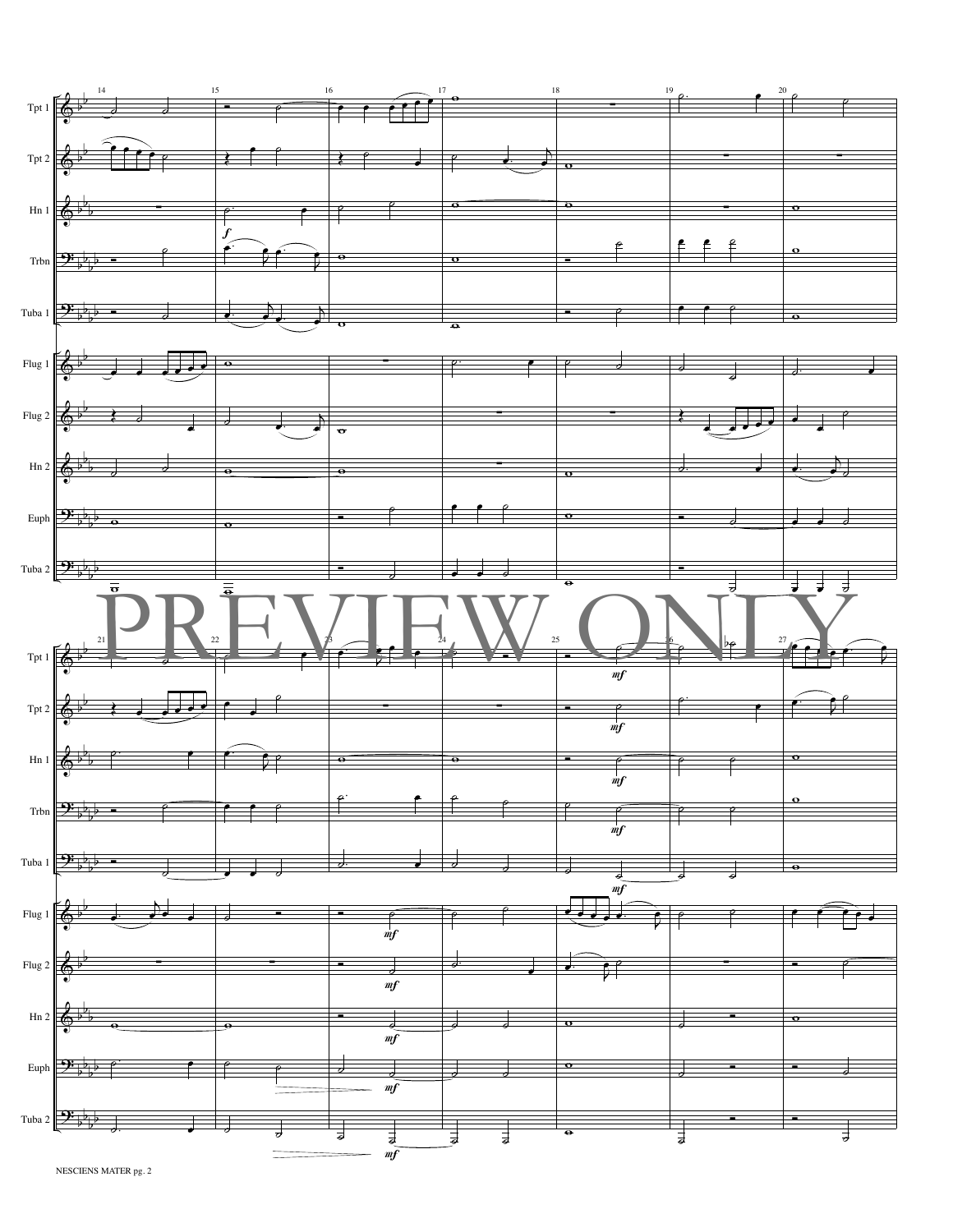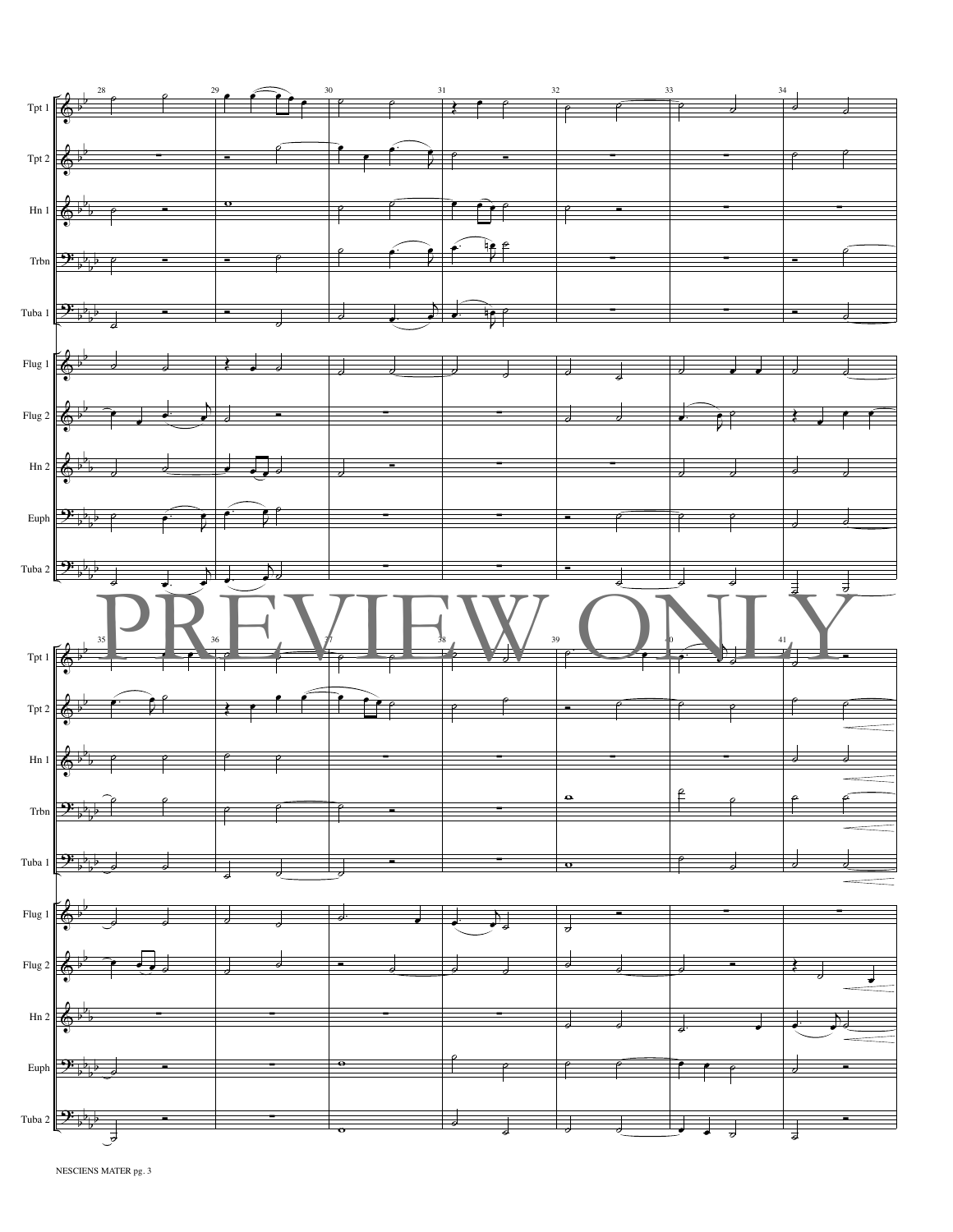

NESCIENS MATER pg. 4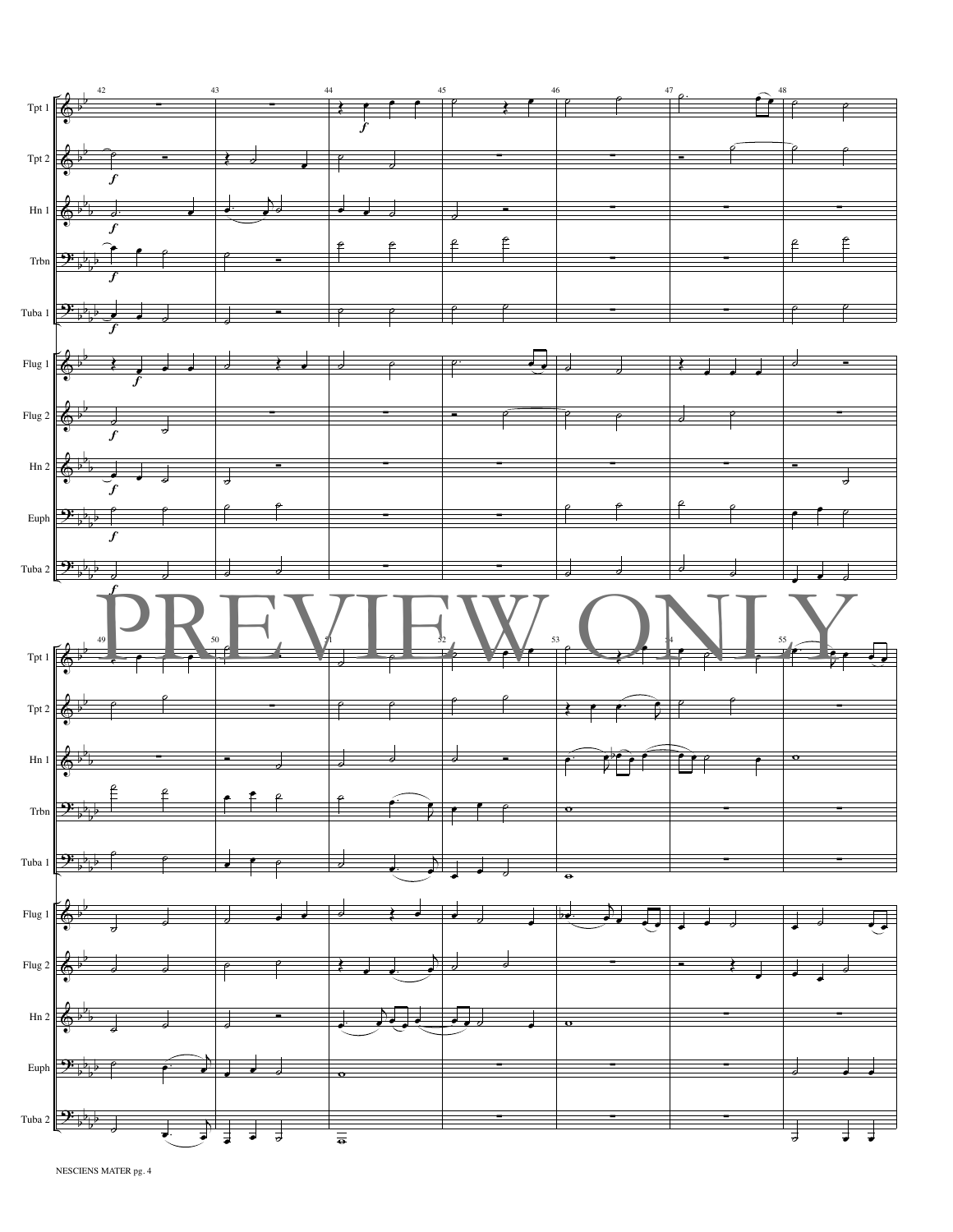

NESCIENS MATER pg. 5